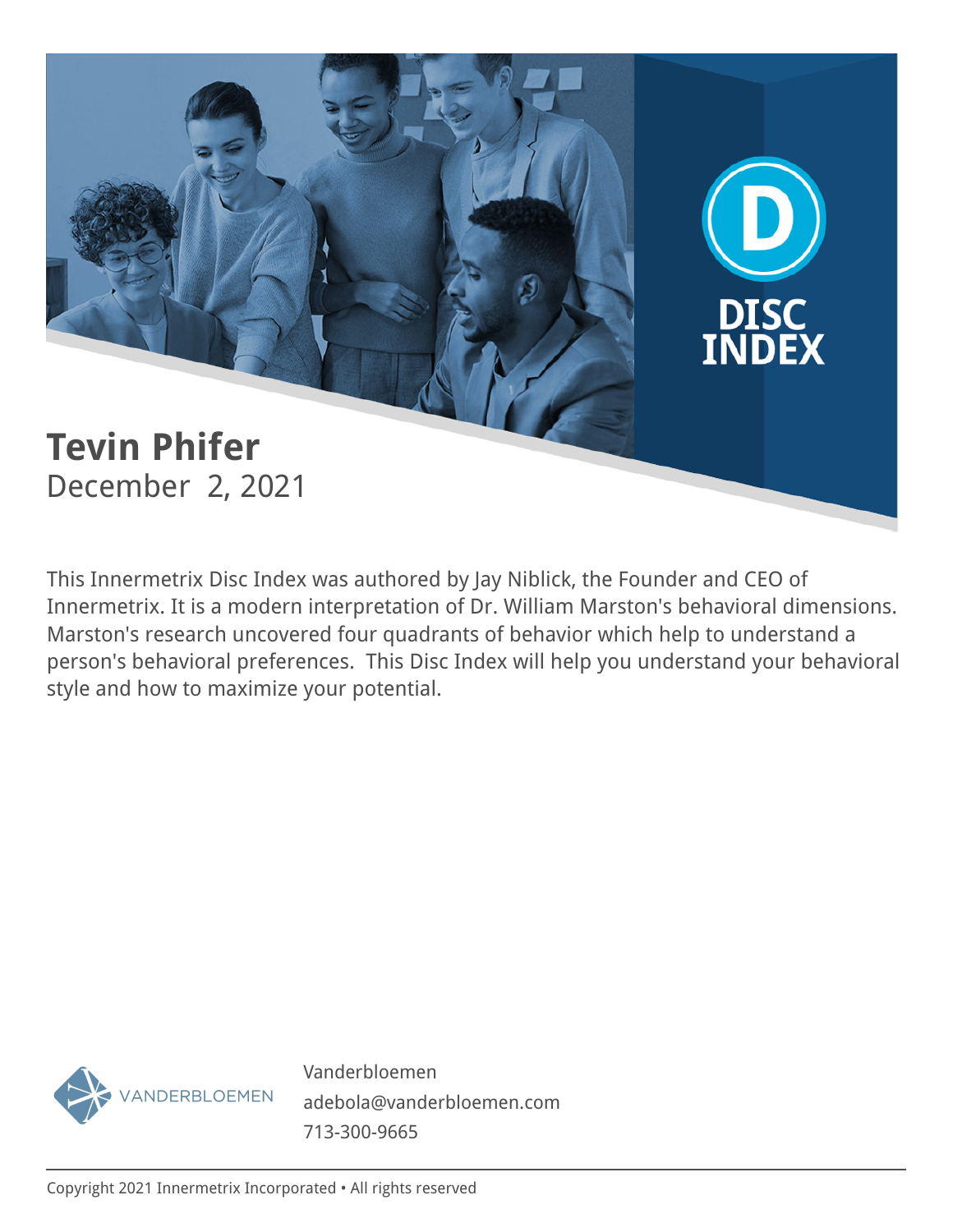

# **Natural and Adaptive Styles Comparison**



**Natural Style:** The natural style is how you behave when you are being most natural. It is your basic style and the one you adopt when you are being authentic and true to yourself. It is also the style that you revert to when under stress or pressure. Behaving in this style, however, reduces your stress and tension and is comforting. When authentic to this style you will maximize your true potential more effectively.

## **Adaptive Style:**

The adaptive style is how you behave when you feel you are being observed or how you behave when you are aware of your behavior. This style is less natural and less authentic for you or your true tendencies and preferences. When forced to adapt to this style for too long you may become stressed and less effective.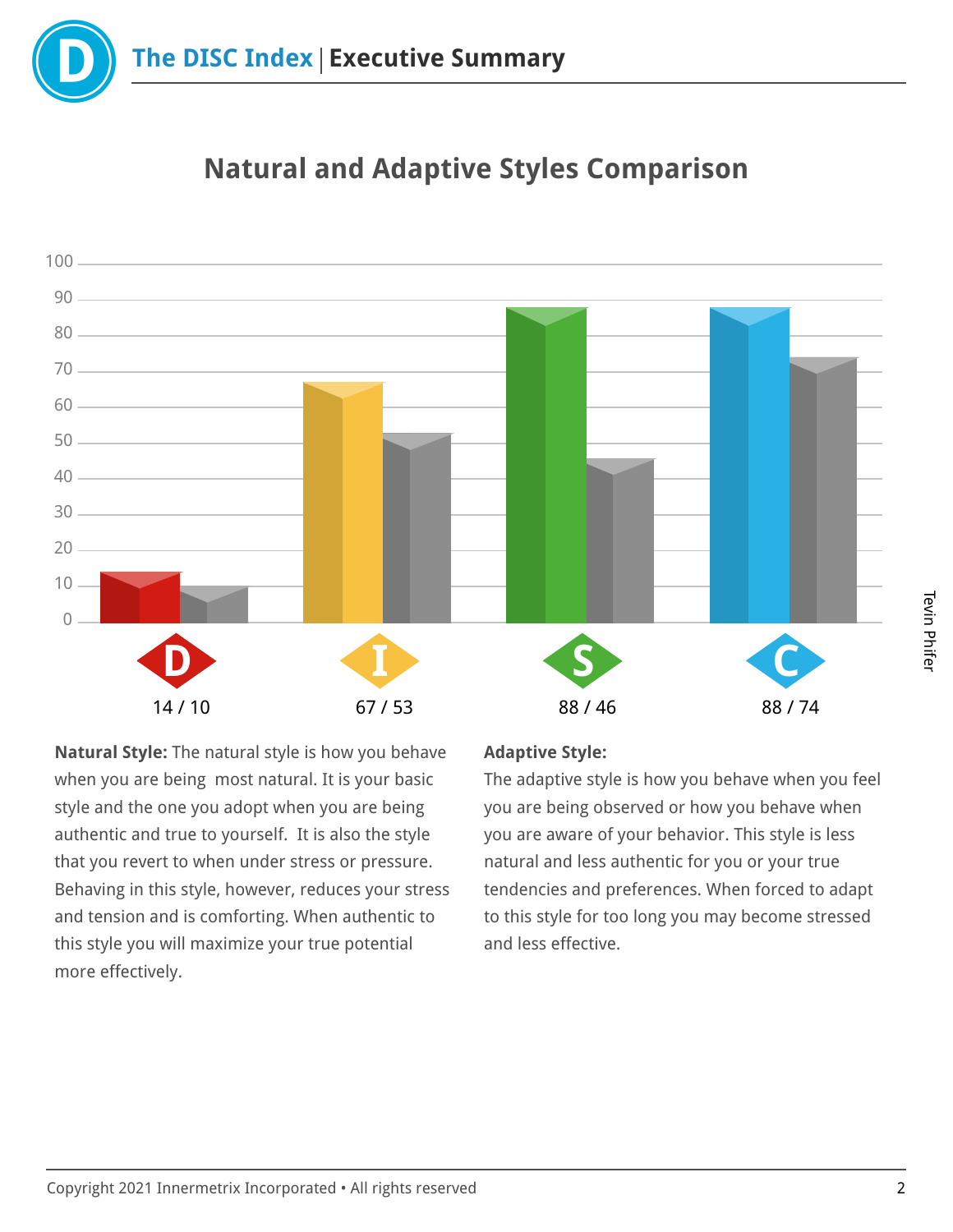

## **About This Report**

Research conducted by Innermetrix shows that the most successful people share the common trait of self-awareness. They recognize the situations that will make them successful, and this makes it easy for them to find ways of achieving objectives that fit their behavioral style. They also understand their limitations and where they are not effective and this helps them understand where not to go or how not to be as well. Those who understand their natural behavioral preferences are far more likely to pursue the right opportunities, in the right way, at the right time, and get the results they desire.

This report measures four dimensions of your behavioral style. They are:

- **D**ecisive your preference for problem solving and getting results
- **I**nteractive your preference for interacting with others and showing emotion
- **S**tability your preference for pacing, persistence and steadiness
- **C**autious your preference for procedures, standards and protocols

## **This report includes:**

- **The Elements of DISC** Educational background behind the profile, the science and the four dimensions of behavior
- **The DISC Dimensions** A closer look at each of your four behavioral dimensions
- **Style Summary** A comparison of your natural and adaptive behavioral styles
- **Behavioral Strengths** A detailed strengths-based description of your overall behavioral style
- **Communication** Tips on how you like to communicate and be communicated with
- **Ideal Job Climate** Your ideal work environment
- **Effectiveness** Insights into how you can be more effective by understanding your behavior
- **Behavioral Motivations** Ways to ensure your environment is motivational
- **Continual Improvement** Areas where you can focus on improving
- **Training & Learning Style** Your preferred means of sharing and receiving styles
- **Relevance Section** Making the information real and pertinent to you
- **Success Connection** Connecting your style to your own life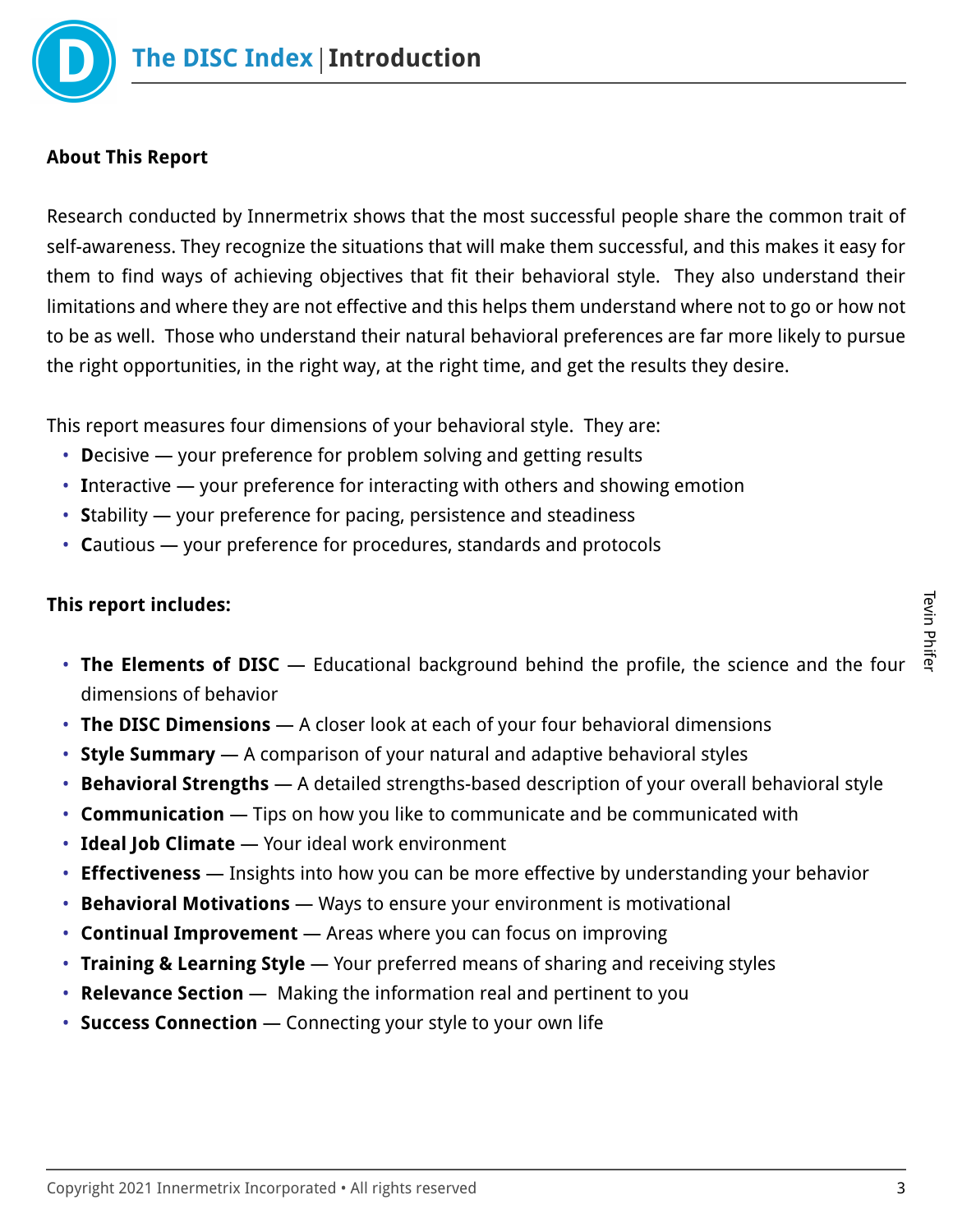

# **The Elements of the DISC-Index**

This DISC-Index report is unique in the marketplace for a number of reasons. You just completed the first ever click & drag DISC instrument on the market. This was constructed in a precise manner to allow for ease of responses, even in the midst of many difficult decisions. This intuitive interface allows you to focus on your answers, not the process.

Also, unlike other DISC instruments, this instrument allows you to rank all four items instead. As a result, this instrument produces zero waste in responses. Some instruments ask you to choose two items out of four, and leave two items blank. Those instruments have a 50% waste of terms, and do not provide for an efficient response process. The DISC Index instrument eliminates that response problem.

Another unique aspect of this DISC-Index report is that we present the DISC aspects of your behavior both as separate entities and as a dynamic combination of traits. This report presents the first time that each of the DISC elements are separated and developed as pure entities of themselves. This can serve as an important learning tool as you explore the deeper aspects of DISC. Your unique pattern of DISC traits is developed through the context of this report. Additionally, the following four pages will be devoted to exploring your DISC scores as separate components within the unique combination of traits that you exhibit.

A comment on contradictions: You may read some areas of this report that may contradict other text. This is due to the fact that many of us show contradictory behaviors in the normal course of our daily operations. Each of us are at times talkative and other times more reflective, depending on how we are adapting our behavior. The expression of these contradictions is a demonstration of the sensitivity of this instrument to determine these subtle differences in our natural and adaptive style.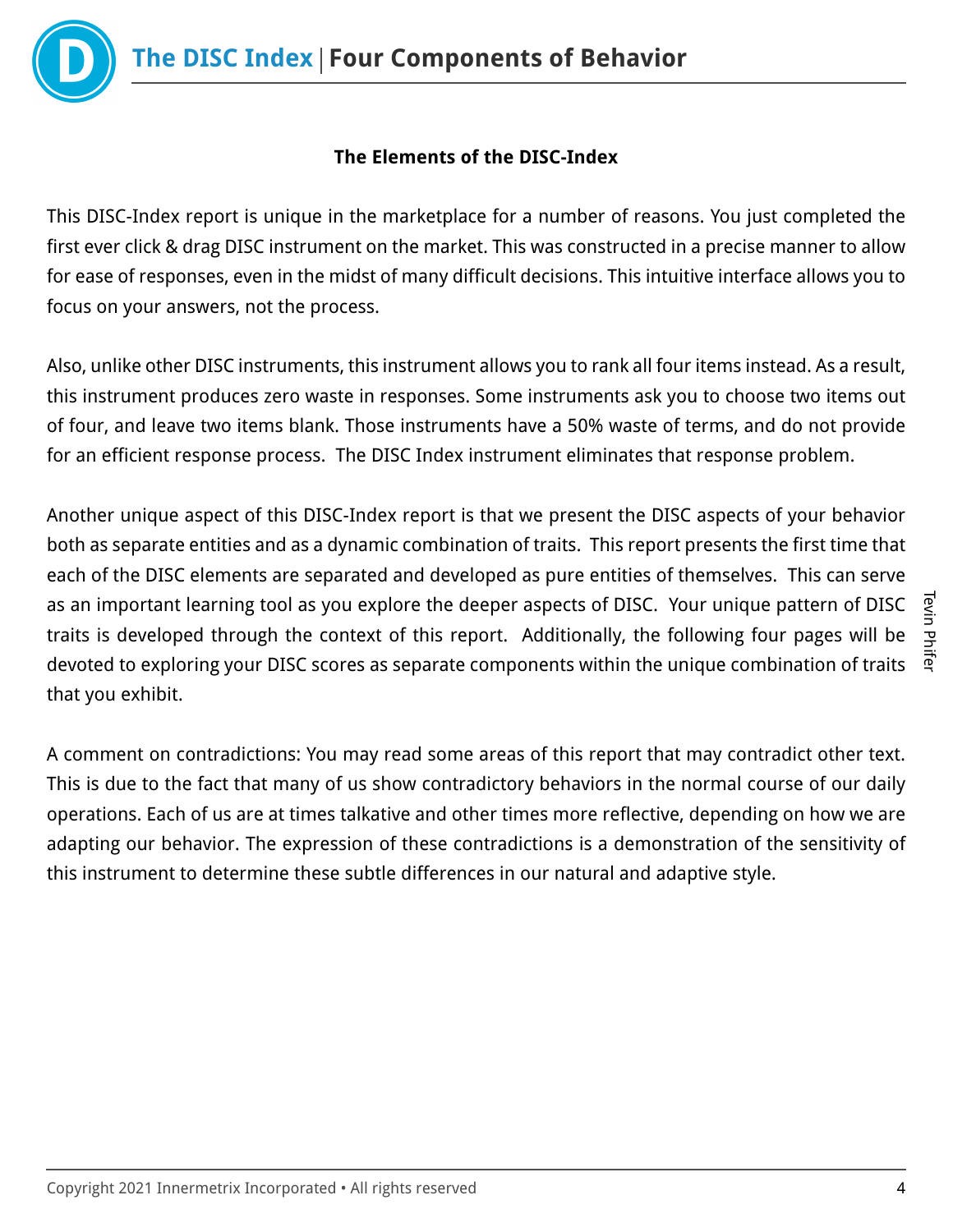

# **A closer look at the four components of your behavioral style**

| <b>Decisive</b>                                            | <b>Interactive</b>                                            | <b>Stabilizing</b>                                    | <b>Cautious</b>                                           |
|------------------------------------------------------------|---------------------------------------------------------------|-------------------------------------------------------|-----------------------------------------------------------|
| <b>Problems:</b>                                           | <b>People:</b>                                                | Pace:                                                 | <b>Procedures:</b>                                        |
| How you tend to<br>approach problems and<br>make decisions | How you tend to interact<br>with others and share<br>opinions | How you tend to pace<br>things in your<br>environment | Your preference for<br>established protocol/<br>standards |
| <b>High D</b>                                              | High I                                                        | <b>High S</b>                                         | <b>High C</b>                                             |
| <b>Demanding</b>                                           | <b>Gregarious</b>                                             | <b>Patient</b>                                        | <b>Cautious</b>                                           |
| <b>Driving</b>                                             | Persuasive                                                    | Predictable                                           | Perfectionist                                             |
| Forceful                                                   | <b>Inspiring</b>                                              | Passive                                               | Systematic                                                |
| Daring                                                     | Enthusiastic                                                  | Complacent                                            | Careful                                                   |
| Determined                                                 | Sociable                                                      | <b>Stable</b>                                         | Analytical                                                |
| Competitive                                                | <b>Poised</b>                                                 | Consistent                                            | Orderly                                                   |
| Responsible                                                | <b>Charming</b>                                               | Steady                                                | <b>Neat</b>                                               |
| Inquisitive                                                | Convincing                                                    | Outgoing                                              | <b>Balanced</b>                                           |
| Conservative                                               | <b>Reflective</b>                                             | <b>Restless</b>                                       | Independent                                               |
| Mild                                                       | Matter-of-fact                                                | Active                                                | Rebellious                                                |
| Agreeable                                                  | Reserved                                                      | Chaotic                                               | Careless                                                  |
| <b>Deliberate</b>                                          | <b>Introspective</b>                                          | <b>Spontaneous</b>                                    | <b>Challenging</b>                                        |
|                                                            |                                                               |                                                       |                                                           |
| <b>Low D</b>                                               | <b>Low I</b>                                                  | <b>Low S</b>                                          | Low C                                                     |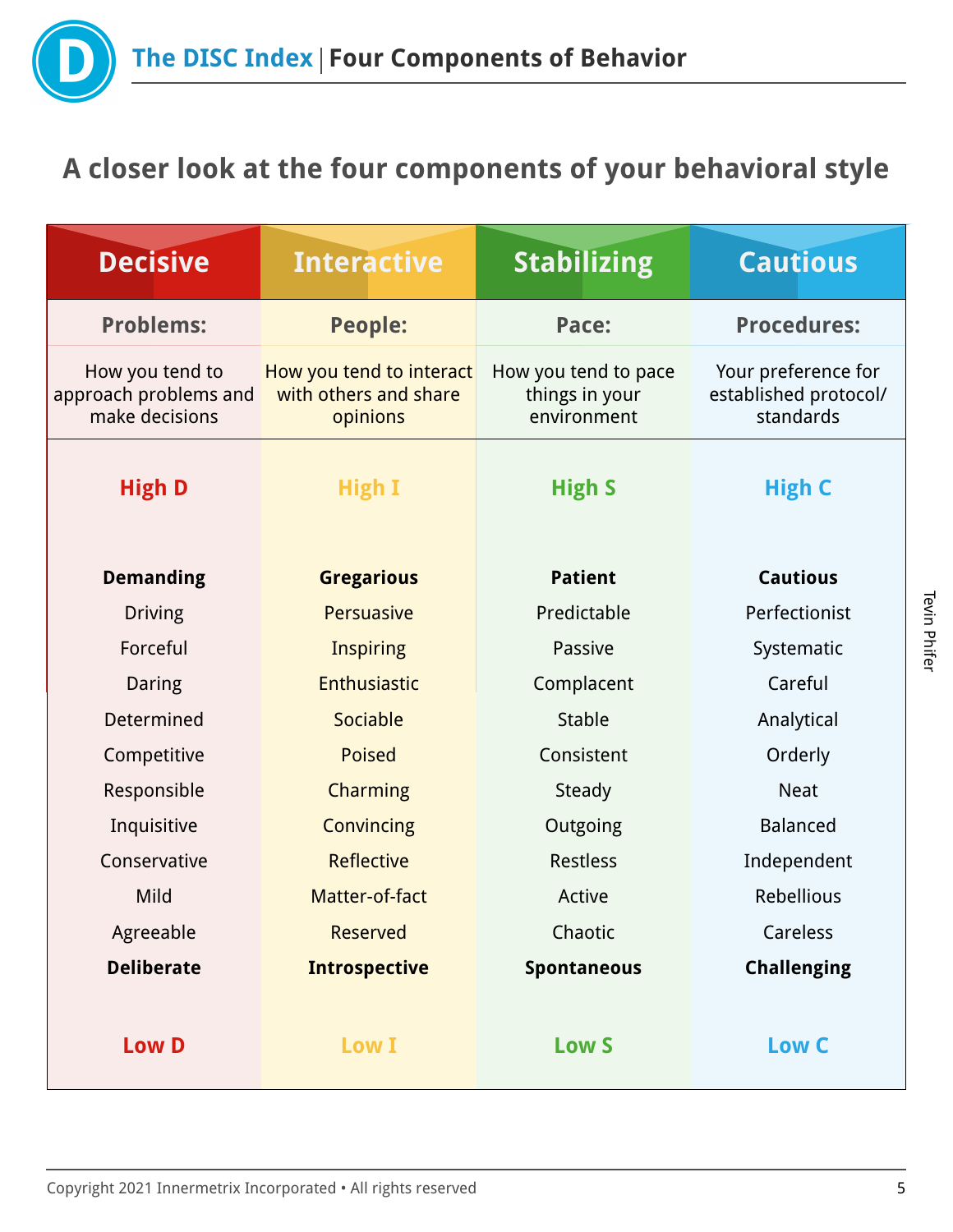

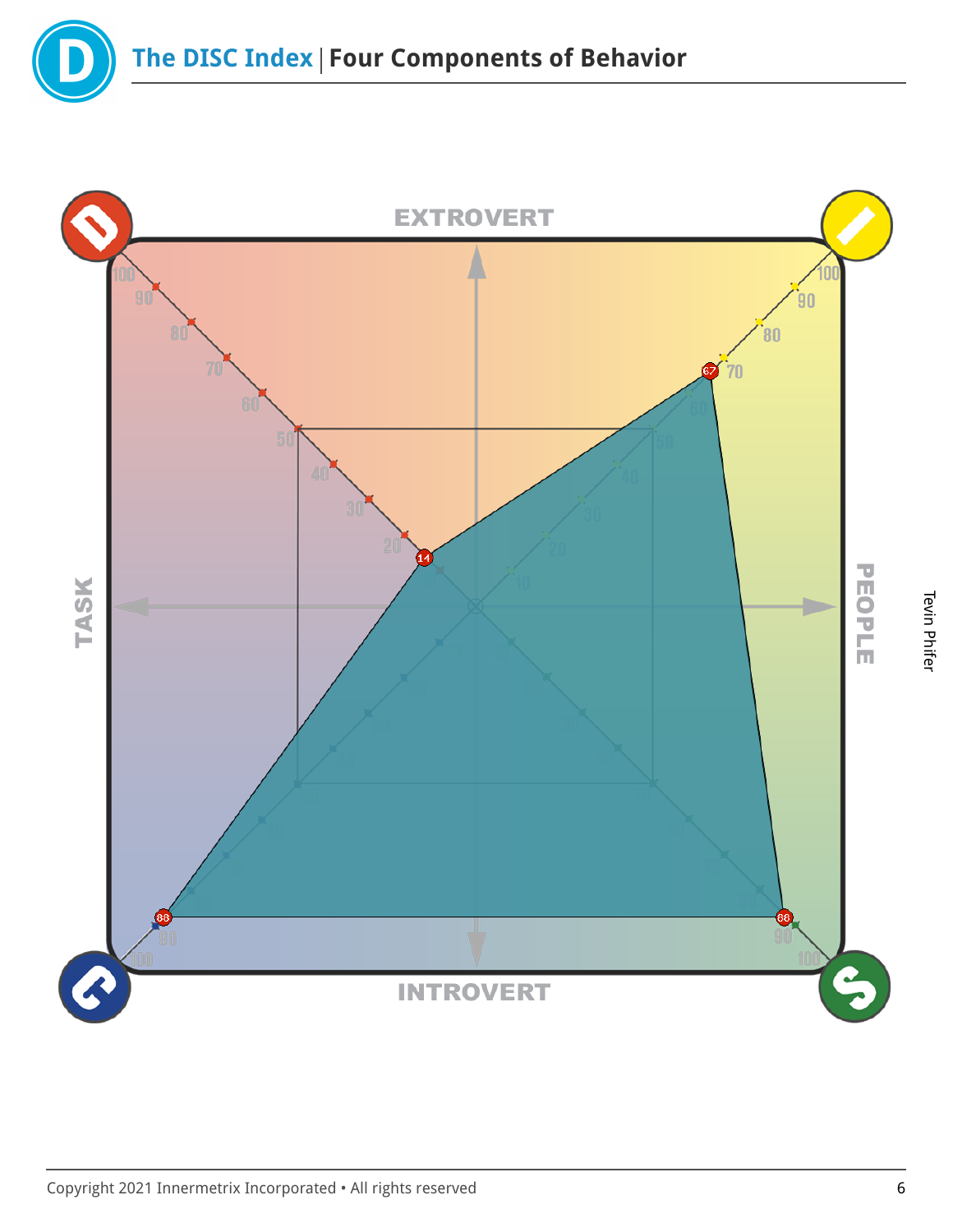**The DISC Index | Four Components of Behavior** 



# **Decisive**

# **Your approach to problem-solving and obtaining results**

The D in DISC represents Decisiveness. Your score on this scale, represented below, shows your location on the D spectrum based on the pattern of your responses. A high score doesn't mean good, and a low score doesn't mean bad, as this is a spectrum or continuum of behavioral traits. For example:

# **Higher D** —

Tend to solve new problems very quickly and assertively. They take an active and direct approach to obtaining results. The key here is new problems such as those that are unprecedented or haven't happened before. There may also be an element of risk in taking the wrong approach or developing an incorrect solution, but those with a High D score are willing to take those risks, even if they may be incorrect.

# **Lower D** —

Tend to solve new problems in a more deliberate, controlled, and organized manner. Again, the key here is new and unprecedented problems. The Lower D style will solve routine problems very quickly because the outcomes are already known. But, when the outcomes are unknown and the problem is an uncertain one, the Lower D style will approach the new problem in a calculated and deliberate manner by thinking things through very carefully before acting.



Natural  $14$  / Adaptive  $10$  Your score shows a very low score on the 'D' spectrum. The comments below highlight some of the traits specific to just your unique score.

- When it comes to solving problems you prefer to analyze the problem and evaluate potential solutions before jumping to conclusions.
- You like working in a stable, predictable environment with steady work flow.
- You prefer to withhold your decision until you have enough information.
- You can depend heavily on others to help make decisions.
- You like to take a more mild-mannered and measured hand in dealing with others.
- You can be considered "quiet" in team settings or when in the midst of heated debates.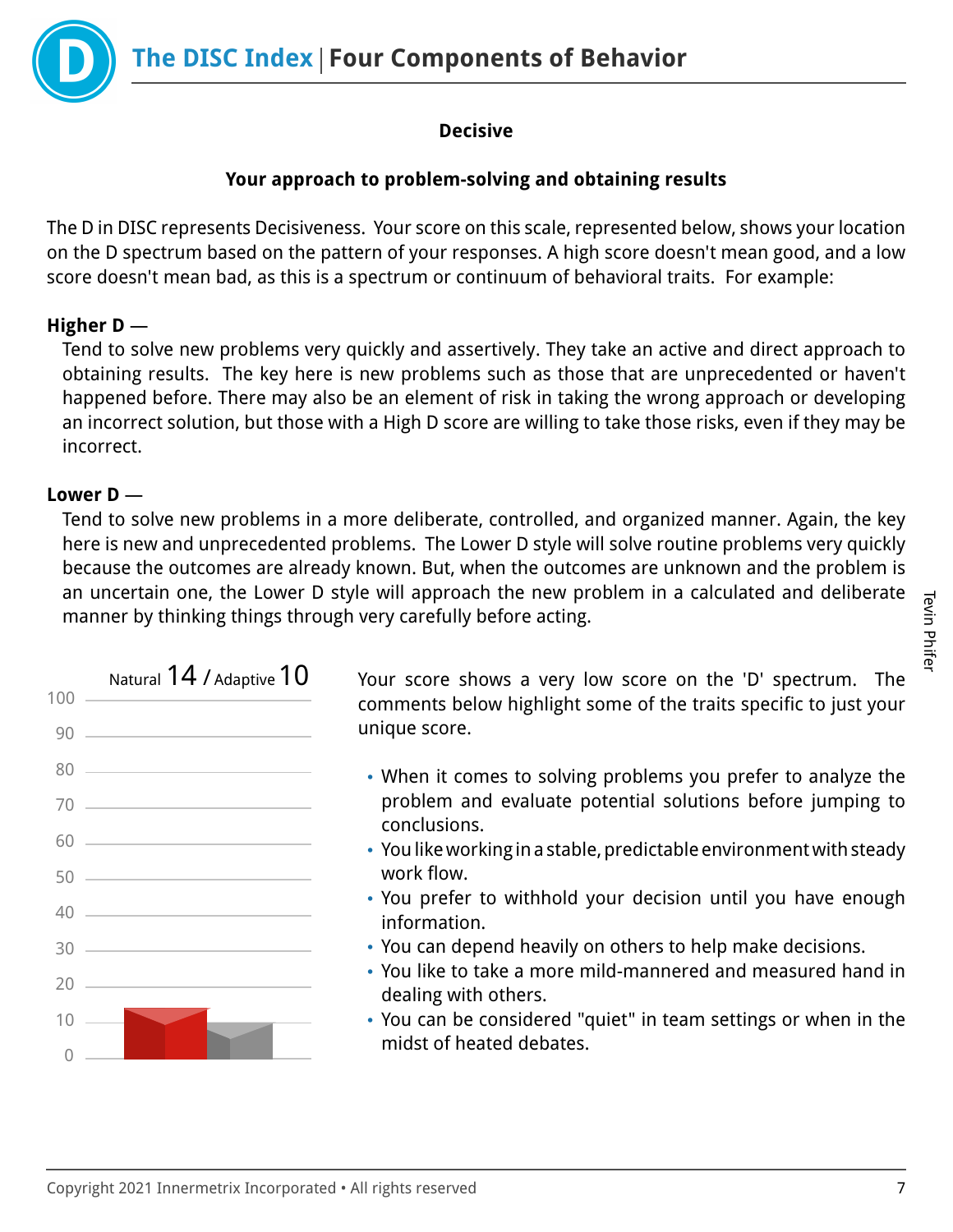

# **Interactive**

# **Your approach to interacting with people and display of emotions**

The I in DISC represents Interactive. Your score on this scale represented below shows your location on the I spectrum based on the pattern of your responses. A high score doesn't mean good, and a low score doesn't mean bad, as this is a spectrum or continuum of behavioral traits. For example:

# **Higher I** —

Tend to meet new people in an outgoing, gregarious, and socially assertive manner. The key here is new people whom one hasn't met before. Many other styles are talkative, but more so with people that they've known for some time. The Higher I scores are talkative, interactive and open even with people whom they have just initially met. People scoring in this range may also be a bit impulsive. Generally speaking, those with the Higher I scores are generally talkative and outgoing.

# **Lower I** —

Tend to meet new people in a more controlled, quiet and reserved manner. Here's where the key word "new people" enters the equation. Those with Lower I scores are talkative with their friends and close associates, but tend to be more reserved with people they've just recently met. They tend to place a premium on the control of emotions, and approach new relationships with a more reflective approach than an emotional one.



Natural  $67$  / Adaptive  $53$  Your score shows a moderately high score on the 'I' spectrum. The comments below highlight some of the traits specific to just your unique score.

- You are sociable and outgoing with others.
- You prefer to deal with people and get results with and through them rather than by yourself.
- You are affable and friendly when meeting new people.
- You tend to be always ready to converse with a group, even with people you've just met.
- You are influential and talkative.
- You tend to naturally trust others and their ideas.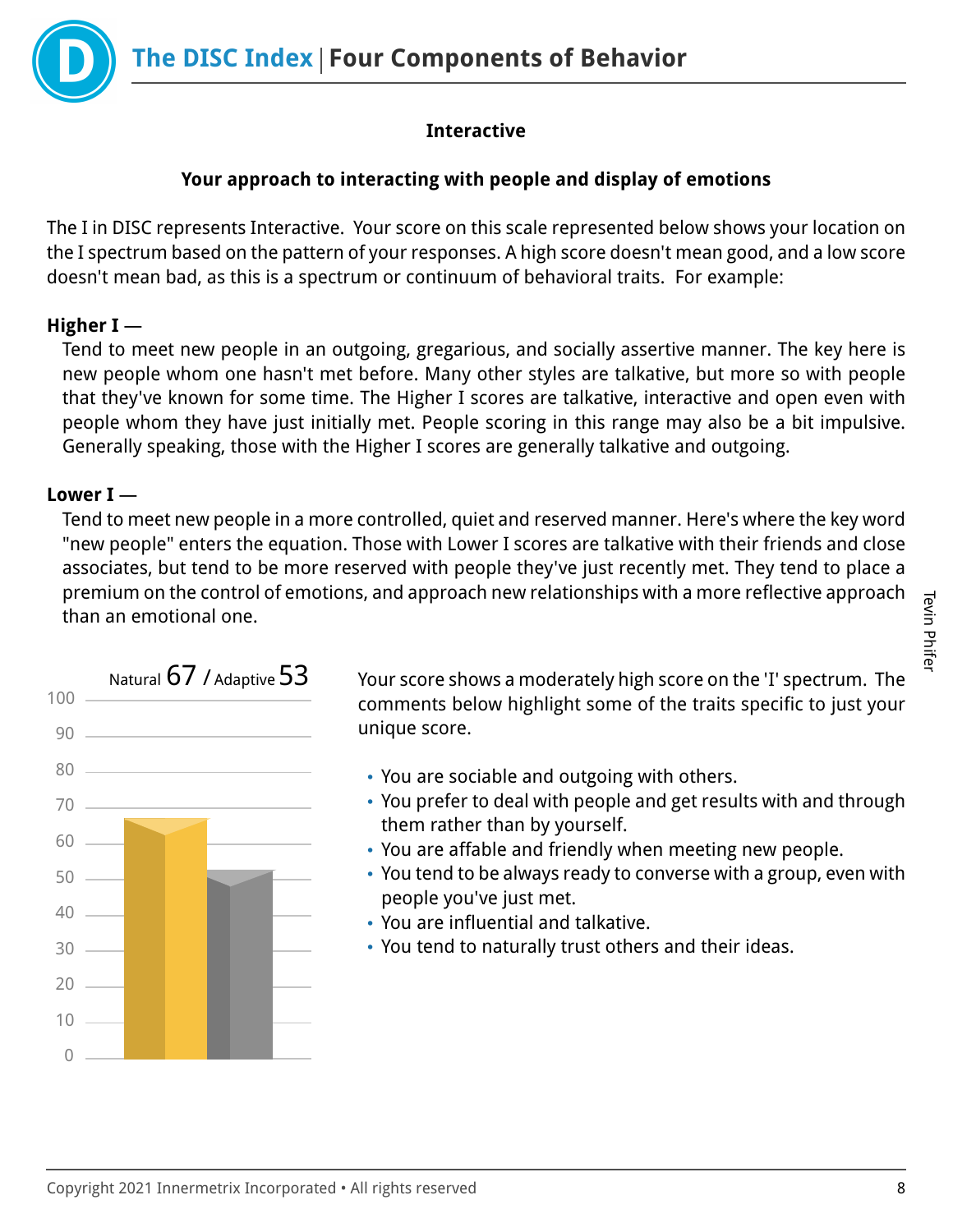**The DISC Index Four Components of Behavior**

# **Stabilizing**

# **Your approach to the pace of the work environment**

The S in DISC represents Stabilizing. Your score on this scale represented below shows your location on the S spectrum based on the pattern of your responses. A high score doesn't mean good, and a low score doesn't mean bad, as this is a spectrum or continuum of behavioral traits. For example:

# **Higher S** —

Tend to prefer a more controlled, deliberative and predictable environment. They place a premium on security of a work situation and disciplined behavior. They also tend to show a sense of loyalty to a team or organization, and as a result, may have a greater longevity or tenure in a position than some other styles. They have an excellent listening style and are very patient coaches and teachers for others on the team.

# **Lower S** —

Tend to prefer a more flexible, dynamic, unstructured work environment. They value freedom of expression and the ability to change quickly from one activity to another. They tend to become bored with the same routine that brings security to the Higher S traits. As a result, they will seek opportunities and outlets for their high sense of urgency and high activity levels, as they have a preference for spontaneity.



Natural  $88$  / Adaptive  $46$  Your score shows a very high score on the 'S' spectrum. The comments below highlight some of the traits specific to just your unique score.

- You require significant time to adjust to change.
- You're always willing to help out in a pressure situation, even if you don't really want to.
- You like having a strong identification or connection with the group, organization, or mission.
- You are very predictable, in a good way. You're always there, ready to pitch in, and complete the assignment.
- Even in the midst of chaos or high tensions, you are usually very cool, calm, and serene (or at least you are perceived as such on the outside).
- You're not great at letting things go (e.g., original decisions, long held beliefs, etc).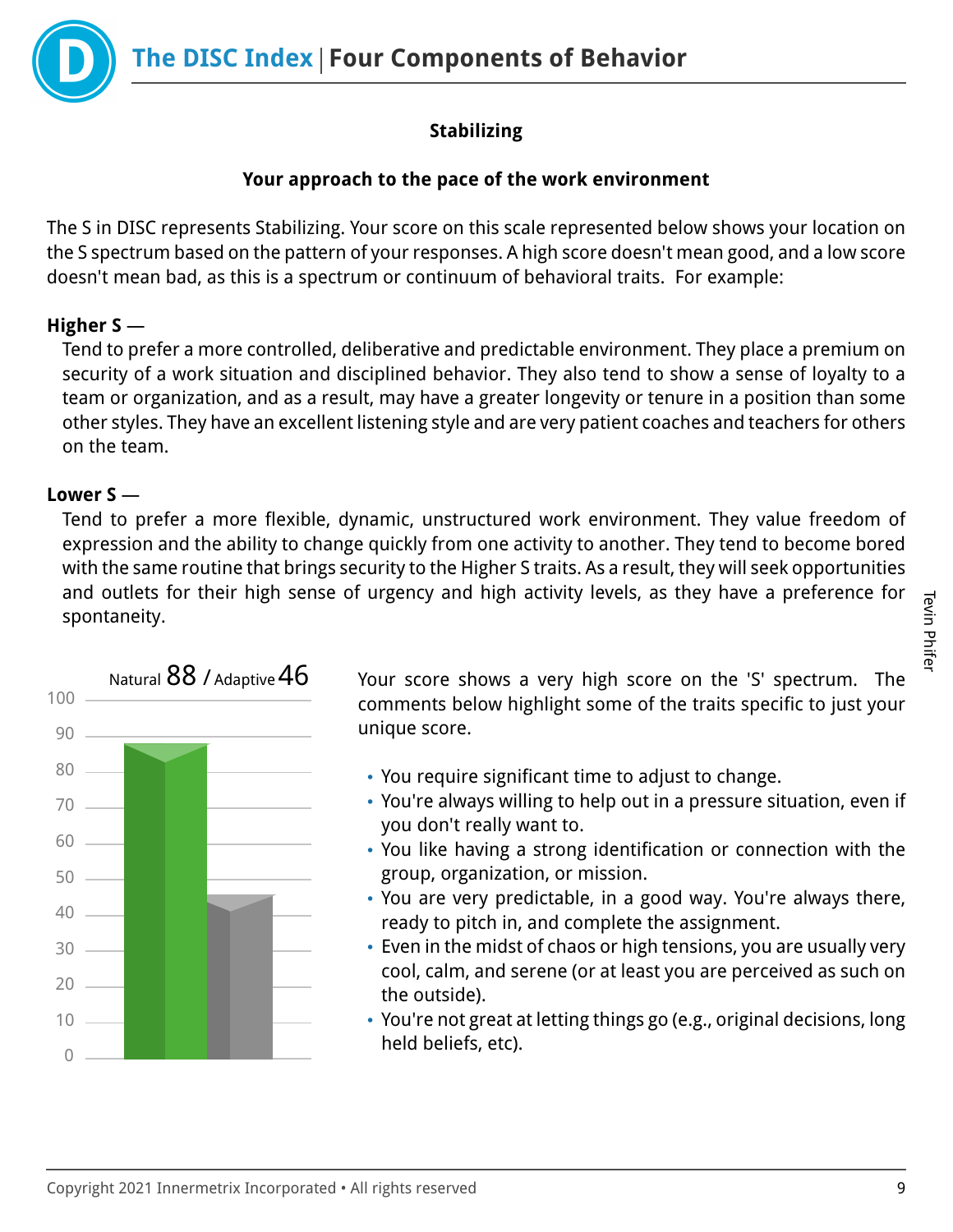

# **Cautious**

# **Your approach to standards, procedures, and expectations**

The C in DISC represents Cautiousness. Your score on the scale represented below shows your location on the C spectrum based on the pattern of your responses. A high score doesn't mean good, and a low score doesn't mean bad, as this is a spectrum or continuum of behavioral traits. For example:

# **Higher C** —

 Tend to adhere to rules, standards, procedures, and protocol set by those in authority whom they respect. They like things to be done the right way according to the operating manual. "Rules are made to be followed" is an appropriate motto for those with higher C scores. They have some of the highest quality control interests of any of the styles and frequently wish others would do the same.

# **Lower C** —

Tend to operate more independently from the rules and standard operating procedures. They tend to be bottom-line oriented. If they find an easier way to do something, they'll do it by developing a variety of strategies as situations demand. To the Lower C scores, rules are only guidelines, and may be bent or broken as necessary to obtain results.



Natural  $88$  / Adaptive  $74$  Your score shows a very high score on the 'C' spectrum. The comments below highlight some of the traits specific to just your unique score.

- You are most likely seen as being more resistant to change than others.
- You can express your disagreement in a passive-aggressive way.
- You can be seen as something of a perfectionist by others, especially in what you expect of yourself.
- You tend to approach new ideas and directions with skepticism and caution.
- You are very systematic and like to analyze details to accomplish a process correctly.
- You like a work environment that is precise, structured and orderly.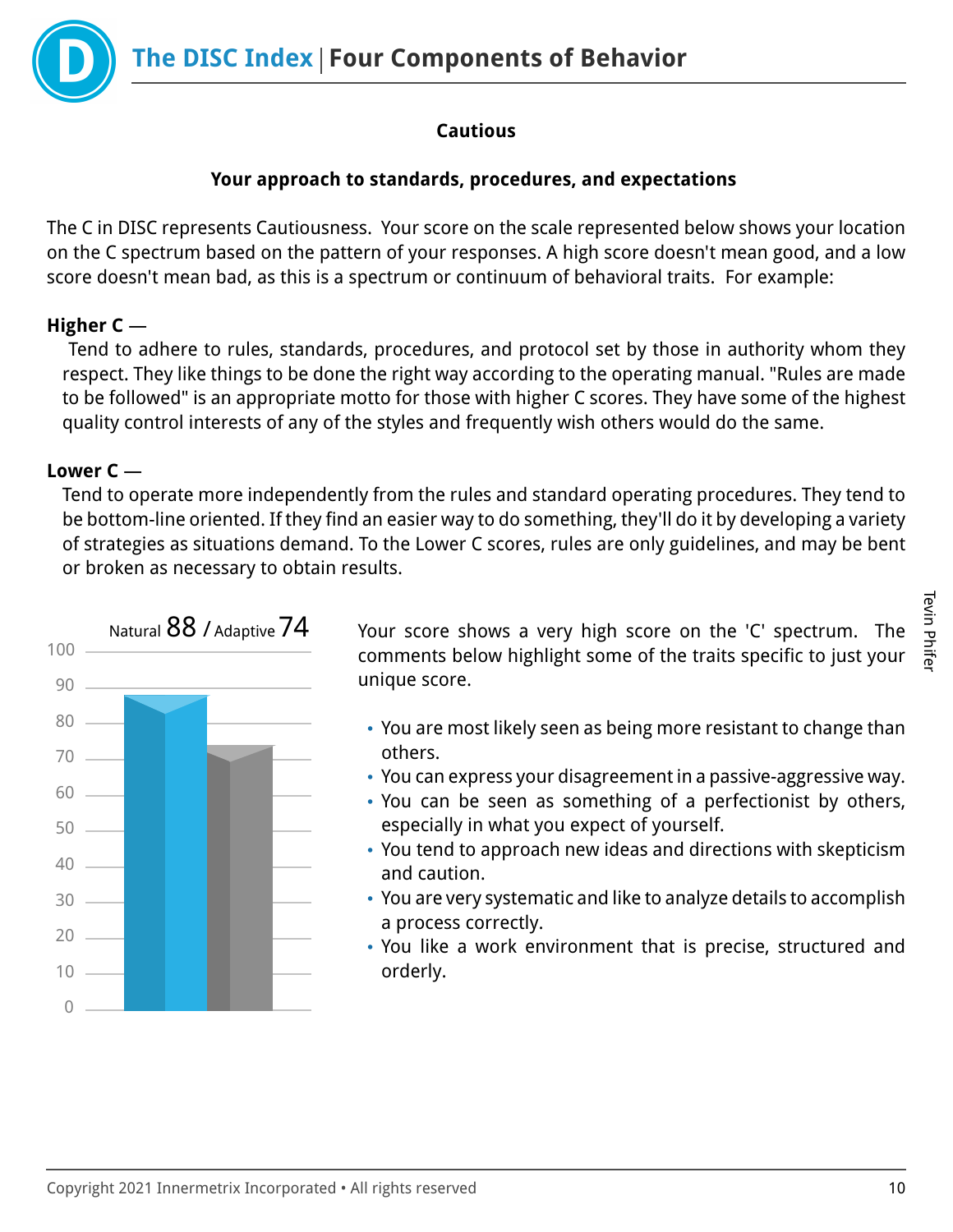

# **Natural Style Pattern:**

Your natural style is the way you tend to behave when you aren't thinking about it. This is where you are most comfortable (natural). This is also the style you will revert back to when under stress or moving too quickly to be consciously thinking about modifying your behavior. Finally, this is the style you should seek to be true to in your daily roles. Being natural will return better results with less effort and stress. The following statements are true to just your unique natural style:

- Tend to be more modest than egocentric, but you also have the ability to become assertive when necessary for emphasis or communication.
- May become verbally disappointed when standards aren't met, or when the team project becomes delayed.
- You tend to be verbal and articulate about many different topics and issues.
- You have the ability to handle people with patience, and demonstrate high technical competence in your area of expertise.
- You have a large knowledge-base and a continuing appetite to learn more.
- You have the ability to focus on building your own skills and talents while also assisting others on the team in building their own skills.
- Tend to be optimistic and demonstrate high personal standards and set high goals for yourself.
- Will be verbal if workload or areas of responsibility need partial delegation to other professionals on the team, otherwise, tendency may be to stay focused on the tasks at hand.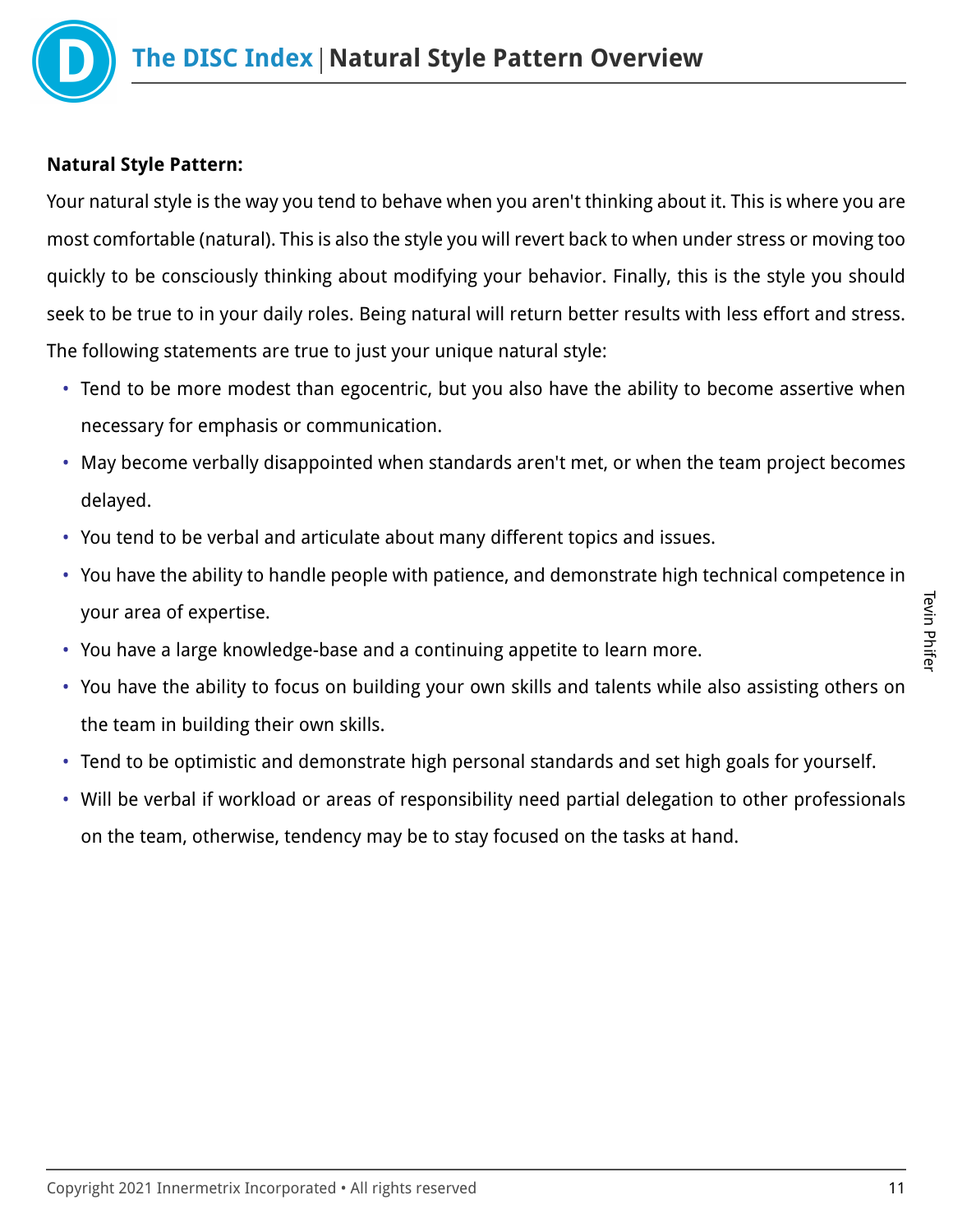

# **Adaptive Style Pattern:**

This is the style of behavior you adapt to when you are conscious of your own behavior, when you feel you are being observed or whenever you are trying to better fit a situation. This is not a natural style for you, but still one of your two styles none-the-less. In other words, it is the way you feel you "should" behave when thinking about it. The statements below are specific to your individual Adaptive style:

- Shows the rare ability to handle both the people-side and the detail-side of a project with equal poise and confidence.
- Wants to bring an appropriate balance between logic and emotion when communicating and motivating others on the team.
- Shows a special characteristic of being able to help others on the team to visualize the activities necessary to lead to success in a complex project or design.
- When offering individual or team criticism, will usually do this in a positive and constructive manner, so that no one loses self-esteem.
- On complex assignments, will show the ability to handle both the people-side and the detail-side of a project with equal skill and confidence.
- Maintains high quality control standards while also being sensitive to the needs of others on the team.
- Has the ability to carry out detailed action plans and verbalize the steps in an articulate manner.
- Wants to be seen as one who has ability to take the seed of an idea and make it develop into a successful solution.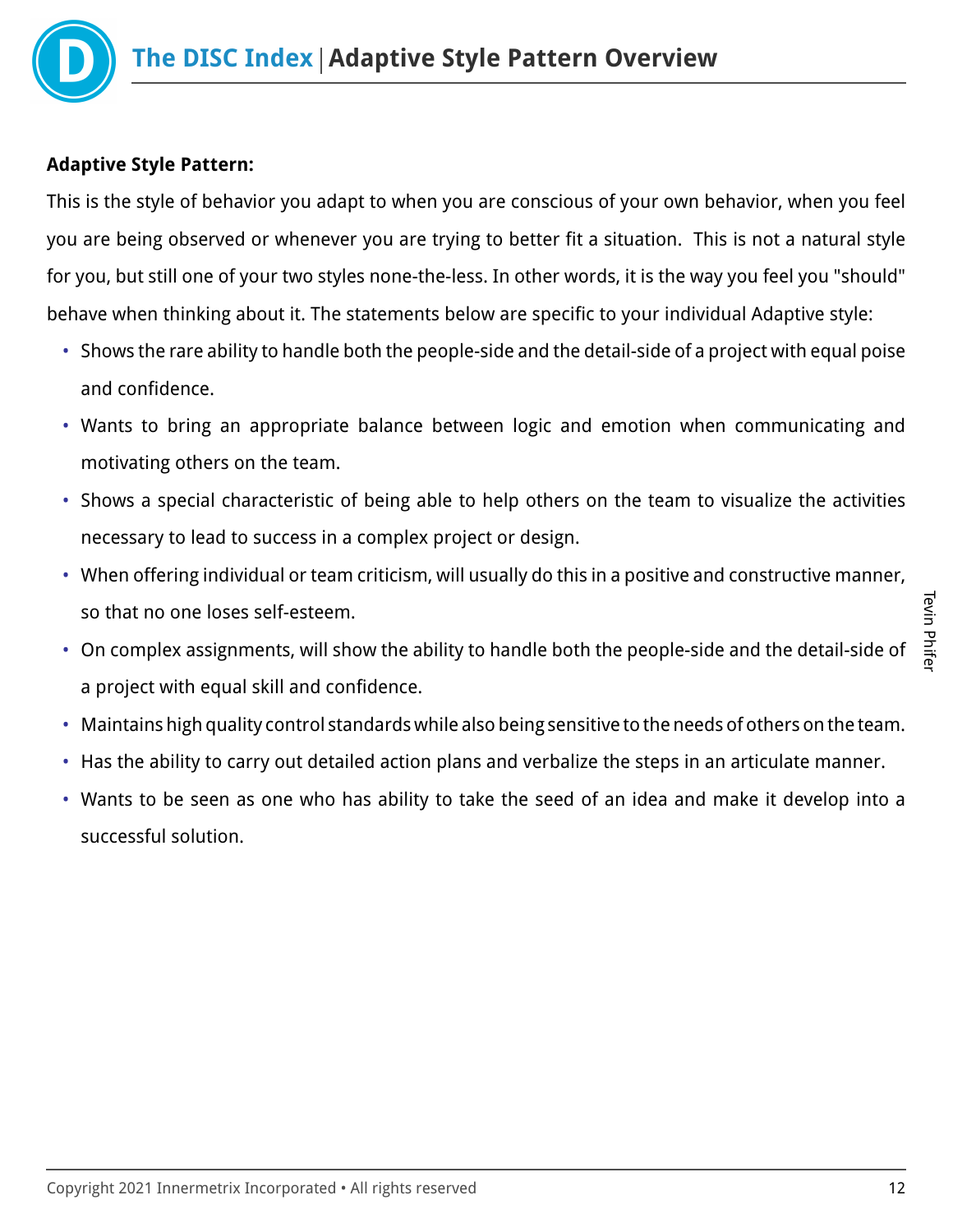

Based on your behavioral style there are certain opportunities for becoming more effective by being aware of how you prefer, and enjoy, to behave. The items below may assist you in your professional development growth. By understanding these items you may find explanations for why you may be stuck in some areas of your life and why other aspects give you no trouble at all. You could be more effective by:

- Learning to say "no" more often to requests from others, to prevent spreading yourself too thin.
- An increased sense of urgency to get things done… now.
- Having reassurances that it is OK to take appropriate and calculated risks.
- Sufficient time for effective planning.
- Greater participation in team efforts and activities.
- Work assignments of high precision and accuracy to capitalize on your high detail orientation.
- A democratic environment in which you can influence and offer direction.
- Associating with friendly, active people.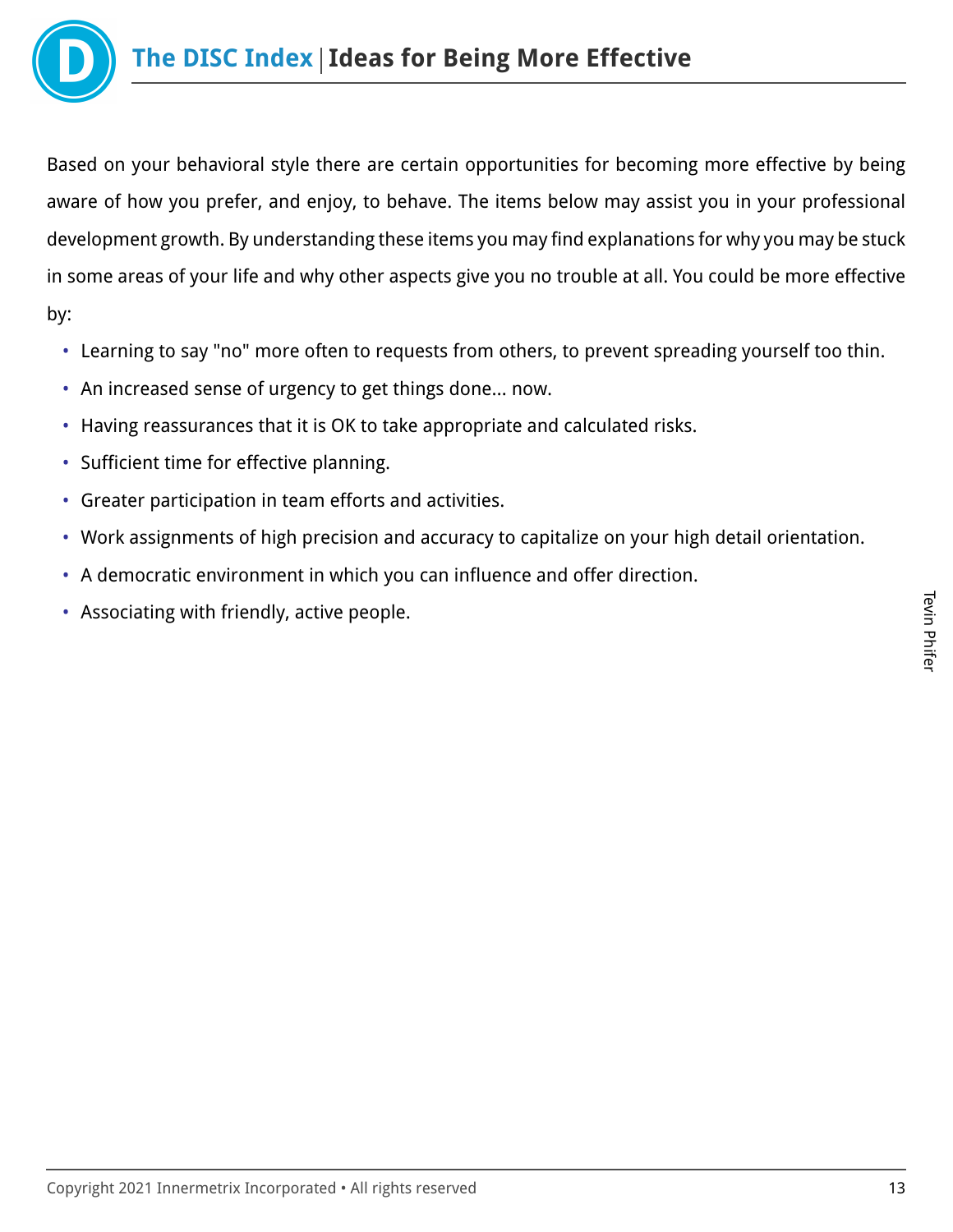

Your behavioral style will cause you to be motivated by certain factors in your environment. Having these present may make you feel more motivated, and productive. The following are things that you may want in your surroundings to feel optimally motivated:

- A variety of activities involving people, both on the job and off.
- Procedures that can support a quality initiative and have the flexibility to be changed when necessary.
- Freedom of speech and people to listen.
- A work environment with minimal hostility and pressure that sometimes reduce quality and effectiveness.
- Security in knowing that the products and services are of highest quality.
- Supportive and encouraging working environment.
- Social recognition for success on a project or achieving a goal.
- Want to work with a team of people with whom you can show your high trust level.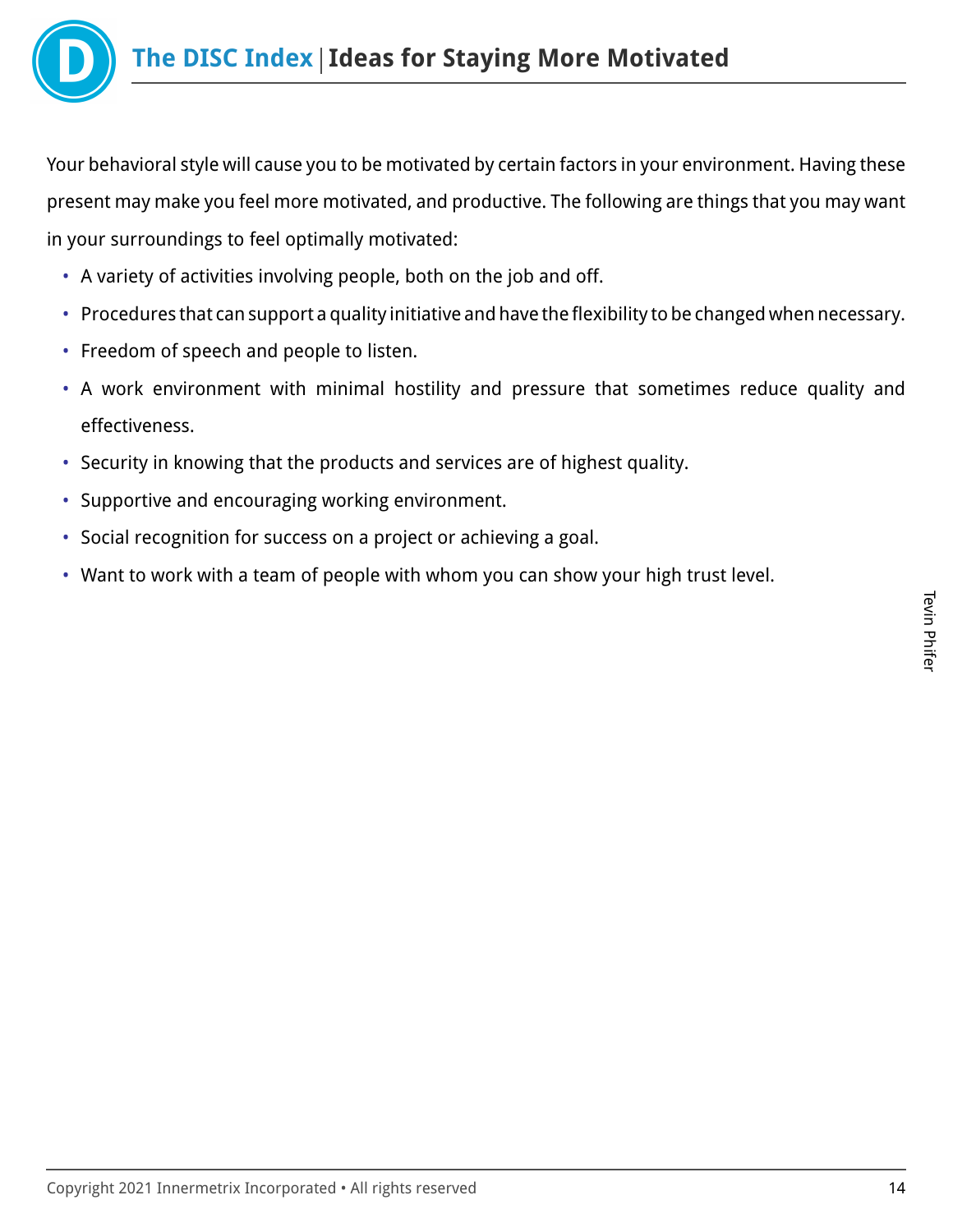

Each behavioral style contains certain unique strengths as a result of how your four behavioral dimensions relate to each other. Understanding your own unique behavioral strengths is an important part of putting your new level of self-awareness to work for your success and satisfaction. The following statements highlight specific strengths of your behavioral style:

- Extensive base of both knowledge and expertise can be tapped to assist in getting a job done.
- Excellent listening style.
- Excellent time management skills, and deadline conscious.
- Able to direct and motivate others while still being sensitive to their needs and concerns.
- Approach to the job role is systematic, deliberate, and persistent in developing processes or finding solutions.
- If given the responsibility to maintain high standards, those standards will be guarded and maintained.
- A keen awareness of the broad-based impact of important decisions.
- Brings a unique combination of accuracy, intuition, and good people skills.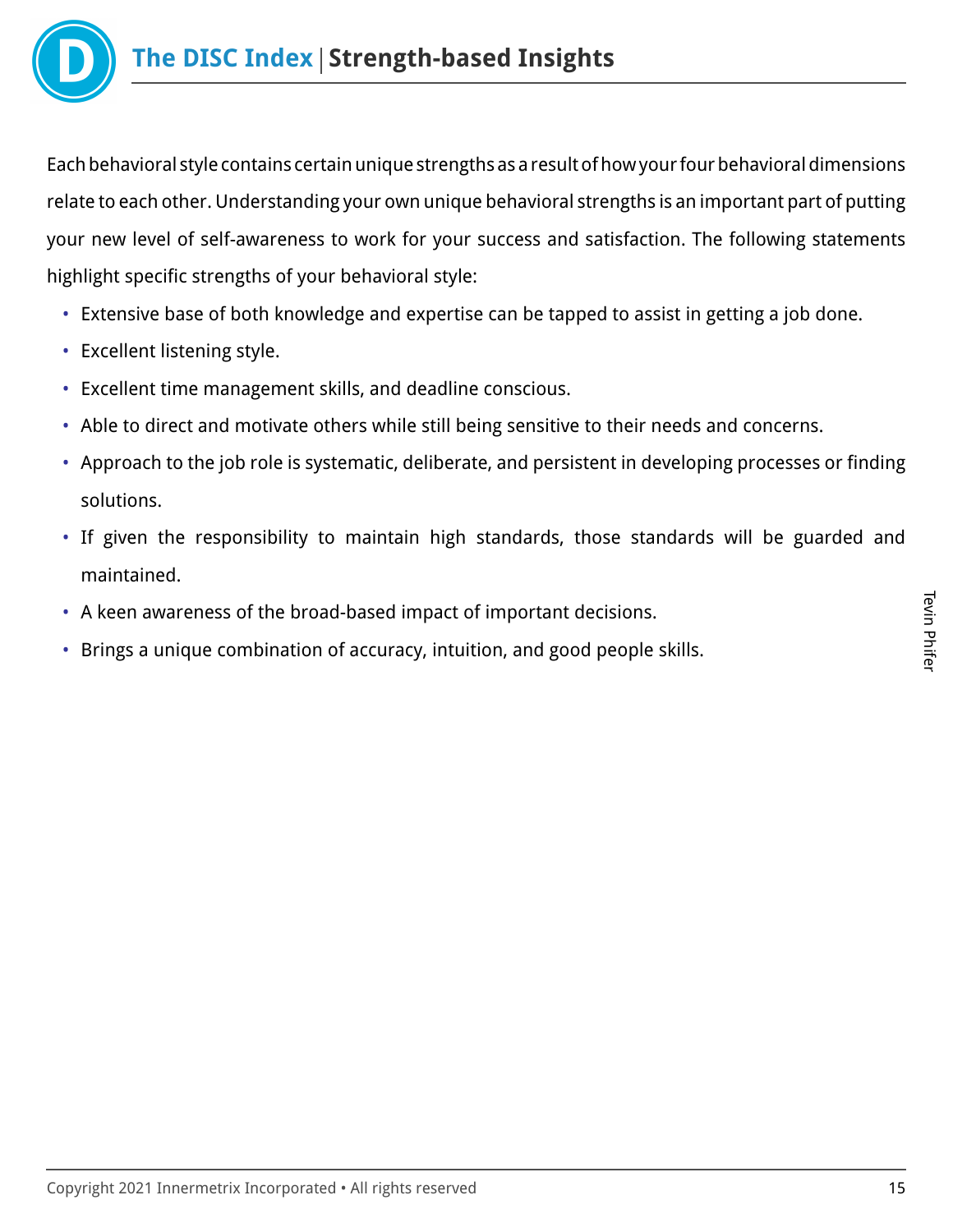

Your behavioral style plays a significant role in determining what aspects of an environment you like. The items below will help you understand what will define an ideal working climate for you. Based on how you prefer to behave, an ideal climate for you is one that provides you with:

- Building a network of people and contacts with groups.
- A democratic supervisor and work environment.
- Activities to get and maintain the attention of others.
- Time to reflect and think about pros and cons to solutions.
- Quality standards in which to support and maintain.
- Highly specialized assignments and technical areas of responsibility.
- Activities with many opportunities for interaction with people.
- Projects needing you to motivate and persuade people.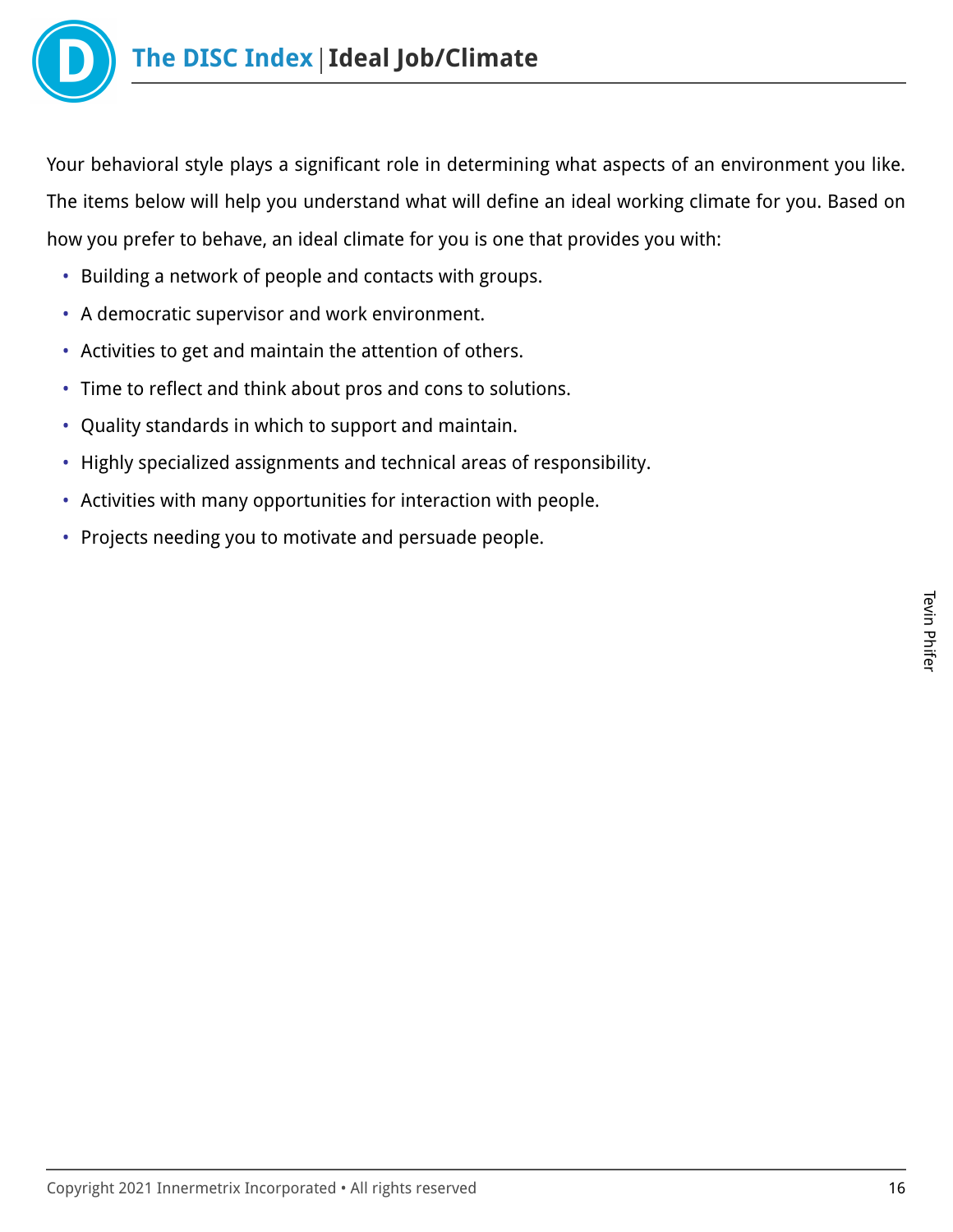

Along with strengths, all behavioral styles come with areas that could become weaknesses - if depended upon or not acknowledged. The trick is not to manufacture a weakness in the first place by depending on these things.

Here are a few items that could become problematic for you if not acknowledged or known. Your awareness of the potentials below is your best step in making sure they remain only potential problems. Due to your behavioral style, you may tend to:

- Trust people a bit too much, and may get burned in the process.
- Struggle with prioritizing things appropriately, due to ranking all items as the "most important".
- Hold too much to past tradition in procedures and processes.
- Set unreasonable expectations of the capability or capacity of others on the team.
- Oversell your own ideas too strongly.
- Take criticism personally, even though it was directed at a work process.
- Become indecisive in times of significant change or pressure.
- Promise a bit more than you can deliver, bite off more than you can chew.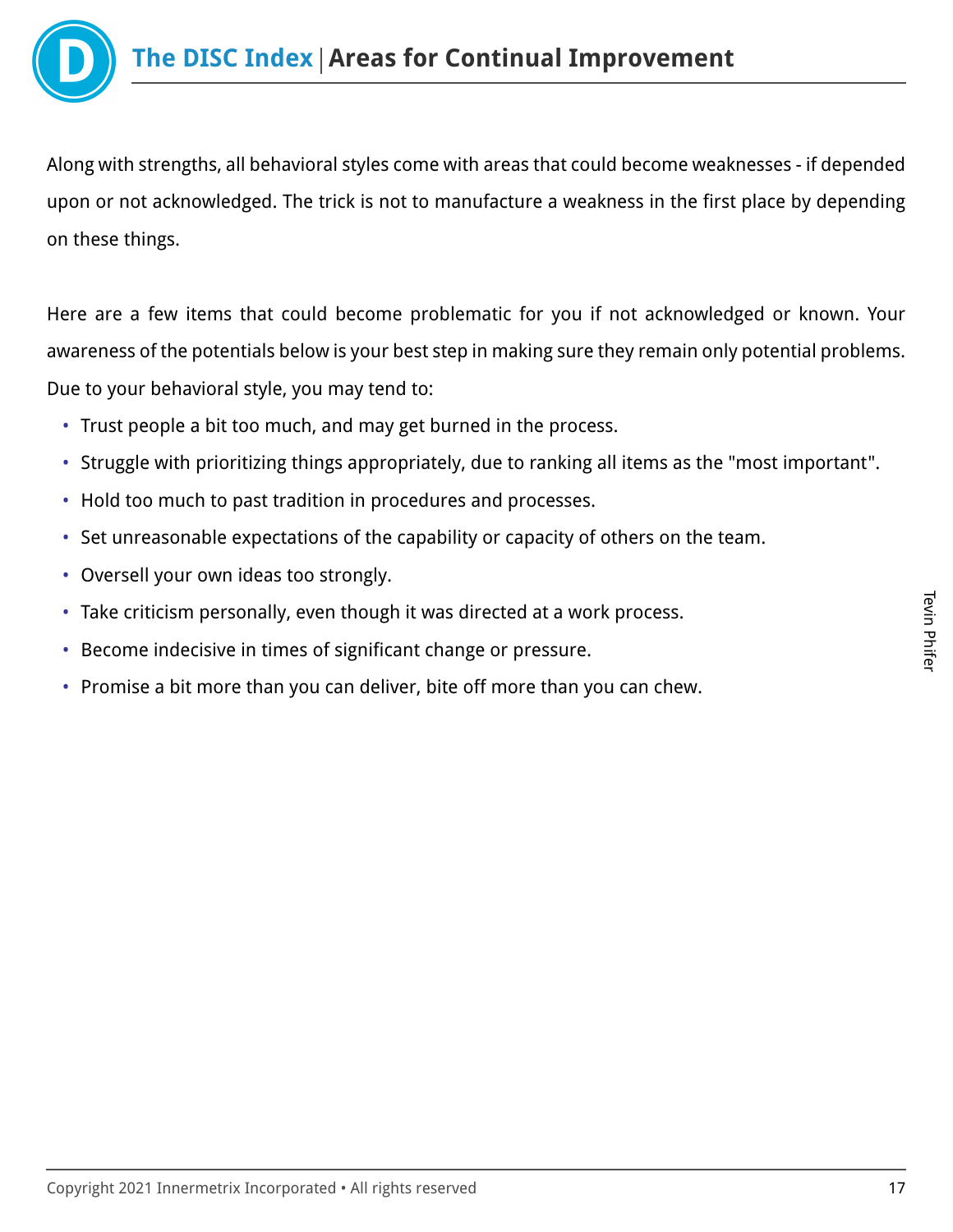

Based on how you tend to behave you have certain preferences for how you like to convey information, teach, instruct or share knowledge with others. This is also true of how you like to receive information and learn. Understanding your behavioral preferences here will help increase your effectiveness in teaching or instructing others, and in being taught and learning.

# **How you prefer to share knowledge or teach:**

- Enriches the content with stories and experiences.
- Wants to provide participants with the ability to understand principles and concepts.
- Confident even in the midst of complex material, because you have done your homework long before the session began.
- Knowledge gives the participants the ability to maximize their potential and share with others.
- Shows patience with tedious, technical, and specialty tasks and helping others to learn.
- Brings imagination and ideas to the training event.
- Leads the group by encouraging cooperation.

## **How you prefer to receive knowledge or learn:**

- High expectations of performance.
- Wants to know performance outcomes, objectives, etc.
- Interacts frequently with others.
- Needs "what to do and when to do it" for optimal time and process management.
- Learns by considering possibilities and thinking through ideas.
- Prefers explicit instructions and measurement criteria.
- Integrates experiences with practical applications and ideas.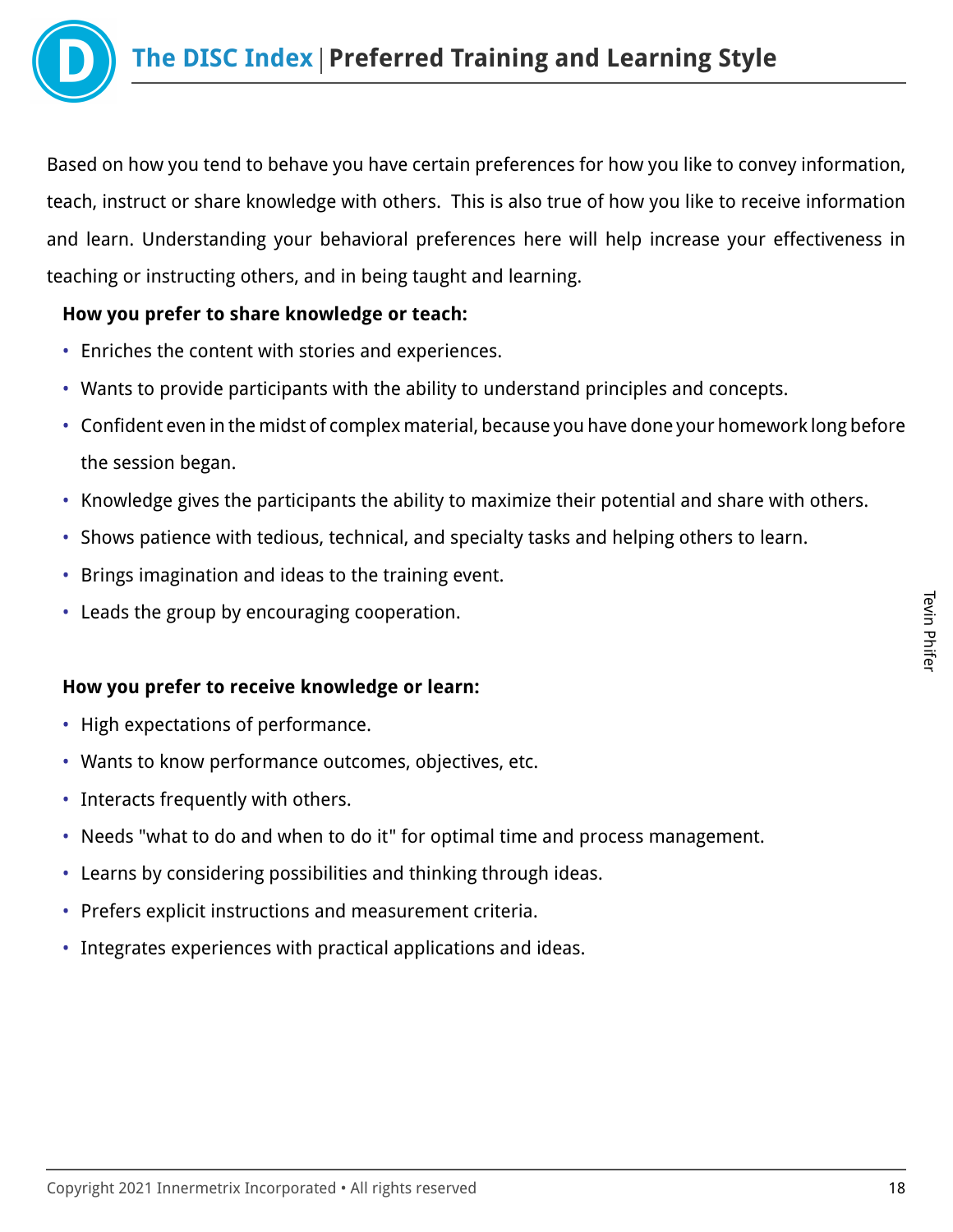

This page is unique in this report because it is the only one that doesn't speak directly to you, rather to those who interact with you. The information below will help others communicate with you more effectively by appealing to your natural behavioral style. The first items are things others SHOULD do to be better understood by you (Do's) and the second list is of things others SHOULD NOT do (Don'ts) if they want you to understand them well.

# **Things to do to effectively communicate with Tevin:**

- If you say you're going to do something, do it.
- Allow time to verify the issues and potential outcomes.
- List pros and cons to suggestions you make.
- Be certain to emphasize next action-steps.
- Ask for input regarding people and specific assignments.
- Provide assurances about input and decisions.
- Provide testimonials from people seen as important and prominent.

# **Things to avoid to effectively communicate with Tevin:**

- Don't fail to follow through. If you say you're going to do something, do it.
- Don't threaten with position or power.
- Don't offer assurances and guarantees you can't fulfill.
- Don't offer promises you can't keep.
- Don't whine about all of the work you have to do.
- Don't be domineering or demanding.
- Don't leave the idea or plan without backup support.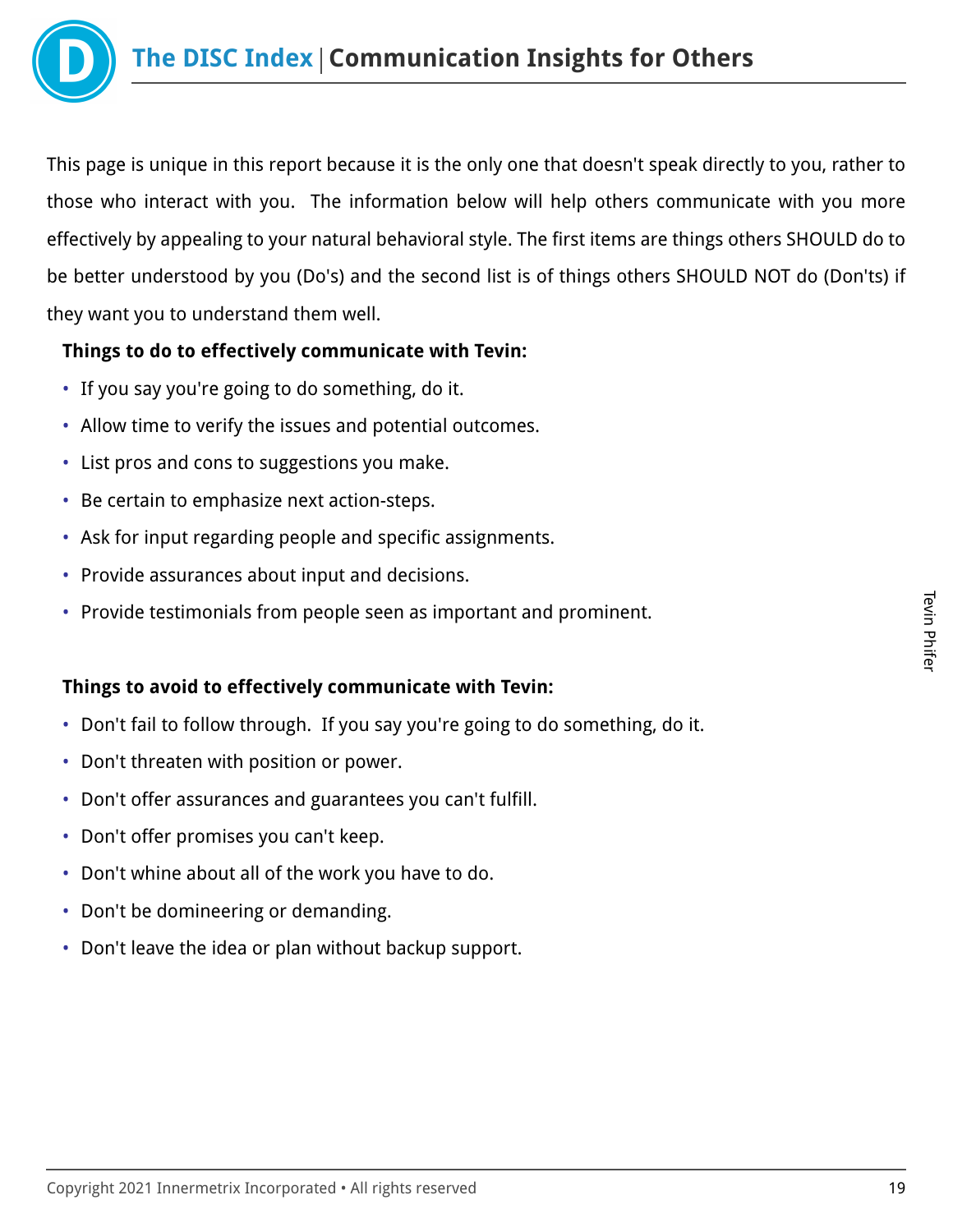

In order to make the most out of the information in this report it is important that you connect it to your life in a tangible way. To help you make this information your own, and pull out the most relevant parts, fill in the blanks below.

\_\_\_\_\_\_\_\_\_\_\_\_\_\_\_\_\_\_\_\_\_\_\_\_\_\_\_\_\_\_\_\_\_\_\_\_\_\_\_\_\_\_\_\_\_\_\_\_\_\_\_\_\_\_\_\_\_\_\_\_\_\_\_\_\_\_\_\_\_\_\_\_\_\_\_\_\_\_\_\_\_\_\_\_\_\_\_\_\_\_\_\_\_\_\_\_\_\_\_\_\_\_\_\_\_\_\_

\_\_\_\_\_\_\_\_\_\_\_\_\_\_\_\_\_\_\_\_\_\_\_\_\_\_\_\_\_\_\_\_\_\_\_\_\_\_\_\_\_\_\_\_\_\_\_\_\_\_\_\_\_\_\_\_\_\_\_\_\_\_\_\_\_\_\_\_\_\_\_\_\_\_\_\_\_\_\_\_\_\_\_\_\_\_\_\_\_\_\_\_\_\_\_\_\_\_\_\_\_\_\_\_\_\_\_

\_\_\_\_\_\_\_\_\_\_\_\_\_\_\_\_\_\_\_\_\_\_\_\_\_\_\_\_\_\_\_\_\_\_\_\_\_\_\_\_\_\_\_\_\_\_\_\_\_\_\_\_\_\_\_\_\_\_\_\_\_\_\_\_\_\_\_\_\_\_\_\_\_\_\_\_\_\_\_\_\_\_\_\_\_\_\_\_\_\_\_\_\_\_\_\_\_\_\_\_\_\_\_\_\_\_\_

\_\_\_\_\_\_\_\_\_\_\_\_\_\_\_\_\_\_\_\_\_\_\_\_\_\_\_\_\_\_\_\_\_\_\_\_\_\_\_\_\_\_\_\_\_\_\_\_\_\_\_\_\_\_\_\_\_\_\_\_\_\_\_\_\_\_\_\_\_\_\_\_\_\_\_\_\_\_\_\_\_\_\_\_\_\_\_\_\_\_\_\_\_\_\_\_\_\_\_\_\_\_\_\_\_\_\_

\_\_\_\_\_\_\_\_\_\_\_\_\_\_\_\_\_\_\_\_\_\_\_\_\_\_\_\_\_\_\_\_\_\_\_\_\_\_\_\_\_\_\_\_\_\_\_\_\_\_\_\_\_\_\_\_\_\_\_\_\_\_\_\_\_\_\_\_\_\_\_\_\_\_\_\_\_\_\_\_\_\_\_\_\_\_\_\_\_\_\_\_\_\_\_\_\_\_\_\_\_\_\_\_\_\_\_

\_\_\_\_\_\_\_\_\_\_\_\_\_\_\_\_\_\_\_\_\_\_\_\_\_\_\_\_\_\_\_\_\_\_\_\_\_\_\_\_\_\_\_\_\_\_\_\_\_\_\_\_\_\_\_\_\_\_\_\_\_\_\_\_\_\_\_\_\_\_\_\_\_\_\_\_\_\_\_\_\_\_\_\_\_\_\_\_\_\_\_\_\_\_\_\_\_\_\_\_\_\_\_\_\_\_\_

\_\_\_\_\_\_\_\_\_\_\_\_\_\_\_\_\_\_\_\_\_\_\_\_\_\_\_\_\_\_\_\_\_\_\_\_\_\_\_\_\_\_\_\_\_\_\_\_\_\_\_\_\_\_\_\_\_\_\_\_\_\_\_\_\_\_\_\_\_\_\_\_\_\_\_\_\_\_\_\_\_\_\_\_\_\_\_\_\_\_\_\_\_\_\_\_\_\_\_\_\_\_\_\_\_\_\_

#### **Decisiveness:**

How is your 'D' score relevant to your life?

**Interacting:** How is your 'I' score relevant to your life?

#### **Stabilizing:**

How is your 'S' score relevant to your life?

#### **Cautiousness:**

How is your 'C' score relevant to your life?

#### **Overall Natural Style:**

What is one way in which your natural style relates to your life?

#### **Overall Adaptive Style:**

What is one way in which your adaptive style relates to your life?

## **Strength-based insights:**

What specific strengths do you think connect to your success more than any other?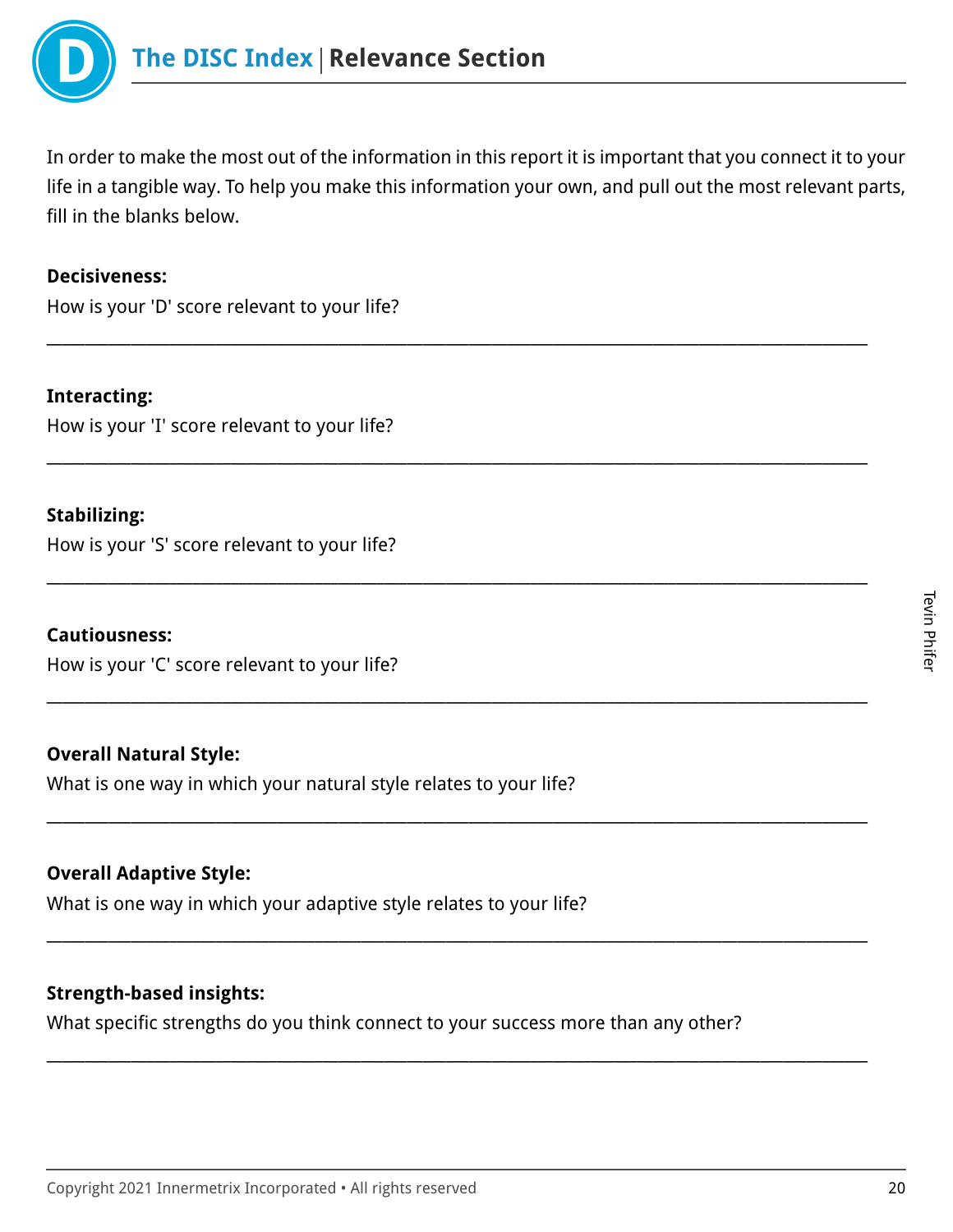

# **Communication Dos and Don'ts:**

What did you learn from understanding your preferred communication style?

\_\_\_\_\_\_\_\_\_\_\_\_\_\_\_\_\_\_\_\_\_\_\_\_\_\_\_\_\_\_\_\_\_\_\_\_\_\_\_\_\_\_\_\_\_\_\_\_\_\_\_\_\_\_\_\_\_\_\_\_\_\_\_\_\_\_\_\_\_\_\_\_\_\_\_\_\_\_\_\_\_\_\_\_\_\_\_\_\_\_\_\_\_\_\_\_\_\_\_\_\_\_\_\_\_\_\_

\_\_\_\_\_\_\_\_\_\_\_\_\_\_\_\_\_\_\_\_\_\_\_\_\_\_\_\_\_\_\_\_\_\_\_\_\_\_\_\_\_\_\_\_\_\_\_\_\_\_\_\_\_\_\_\_\_\_\_\_\_\_\_\_\_\_\_\_\_\_\_\_\_\_\_\_\_\_\_\_\_\_\_\_\_\_\_\_\_\_\_\_\_\_\_\_\_\_\_\_\_\_\_\_\_\_\_

\_\_\_\_\_\_\_\_\_\_\_\_\_\_\_\_\_\_\_\_\_\_\_\_\_\_\_\_\_\_\_\_\_\_\_\_\_\_\_\_\_\_\_\_\_\_\_\_\_\_\_\_\_\_\_\_\_\_\_\_\_\_\_\_\_\_\_\_\_\_\_\_\_\_\_\_\_\_\_\_\_\_\_\_\_\_\_\_\_\_\_\_\_\_\_\_\_\_\_\_\_\_\_\_\_\_\_

\_\_\_\_\_\_\_\_\_\_\_\_\_\_\_\_\_\_\_\_\_\_\_\_\_\_\_\_\_\_\_\_\_\_\_\_\_\_\_\_\_\_\_\_\_\_\_\_\_\_\_\_\_\_\_\_\_\_\_\_\_\_\_\_\_\_\_\_\_\_\_\_\_\_\_\_\_\_\_\_\_\_\_\_\_\_\_\_\_\_\_\_\_\_\_\_\_\_\_\_\_\_\_\_\_\_\_

\_\_\_\_\_\_\_\_\_\_\_\_\_\_\_\_\_\_\_\_\_\_\_\_\_\_\_\_\_\_\_\_\_\_\_\_\_\_\_\_\_\_\_\_\_\_\_\_\_\_\_\_\_\_\_\_\_\_\_\_\_\_\_\_\_\_\_\_\_\_\_\_\_\_\_\_\_\_\_\_\_\_\_\_\_\_\_\_\_\_\_\_\_\_\_\_\_\_\_\_\_\_\_\_\_\_\_

\_\_\_\_\_\_\_\_\_\_\_\_\_\_\_\_\_\_\_\_\_\_\_\_\_\_\_\_\_\_\_\_\_\_\_\_\_\_\_\_\_\_\_\_\_\_\_\_\_\_\_\_\_\_\_\_\_\_\_\_\_\_\_\_\_\_\_\_\_\_\_\_\_\_\_\_\_\_\_\_\_\_\_\_\_\_\_\_\_\_\_\_\_\_\_\_\_\_\_\_\_\_\_\_\_\_\_

# **Ideal Job Climate:**

How well does your current climate fit your behavioral style?

#### **Effectiveness:**

What is one way in which you could become more effective?

#### **Motivation:**

How can you stay more motivated?

## **Improvement:**

What is something you learned that you can use to improve your performance?

## **Training/Learning:**

What did you learn that could help you instruct others better, or learn more effectively?